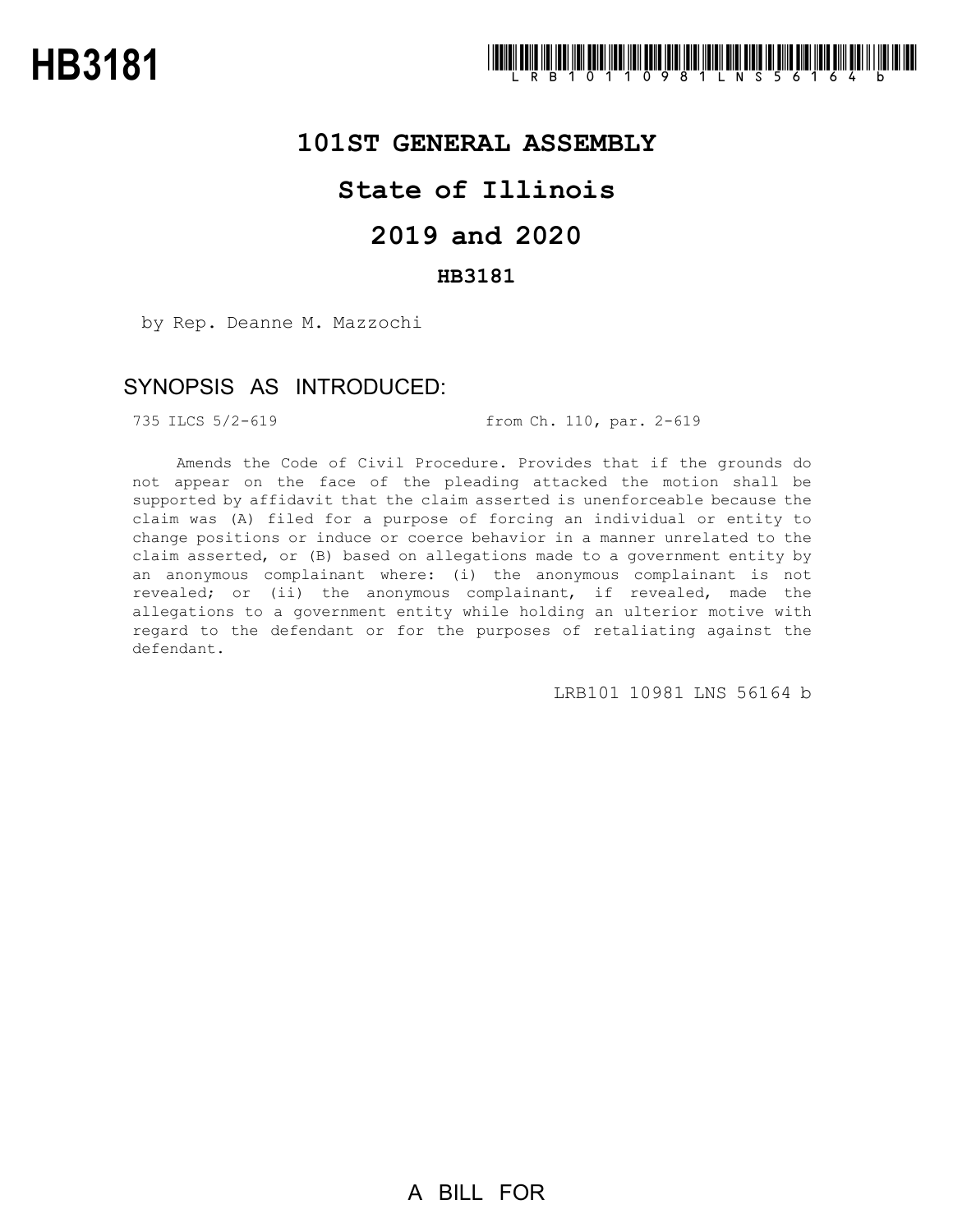1

AN ACT concerning civil law.

#### **Be it enacted by the People of the State of Illinois, represented in the General Assembly:** 2 3

Section 5. The Code of Civil Procedure is amended by changing Section 2-619 as follows: 4 5

(735 ILCS 5/2-619) (from Ch. 110, par. 2-619) 6

Sec. 2-619. Involuntary dismissal based upon certain defects or defenses. 7 8

(a) Defendant may, within the time for pleading, file a motion for dismissal of the action or for other appropriate relief upon any of the following grounds. If the grounds do not appear on the face of the pleading attacked the motion shall be supported by affidavit: 9 10 11 12 13

(1) That the court does not have jurisdiction of the subject matter of the action, provided the defect cannot be removed by a transfer of the case to a court having jurisdiction. 14 15 16 17

(2) That the plaintiff does not have legal capacity to sue or that the defendant does not have legal capacity to be sued. 18 19

(3) That there is another action pending between the same parties for the same cause. 20 21

(4) That the cause of action is barred by a prior judgment. (5) That the action was not commenced within the time 22 23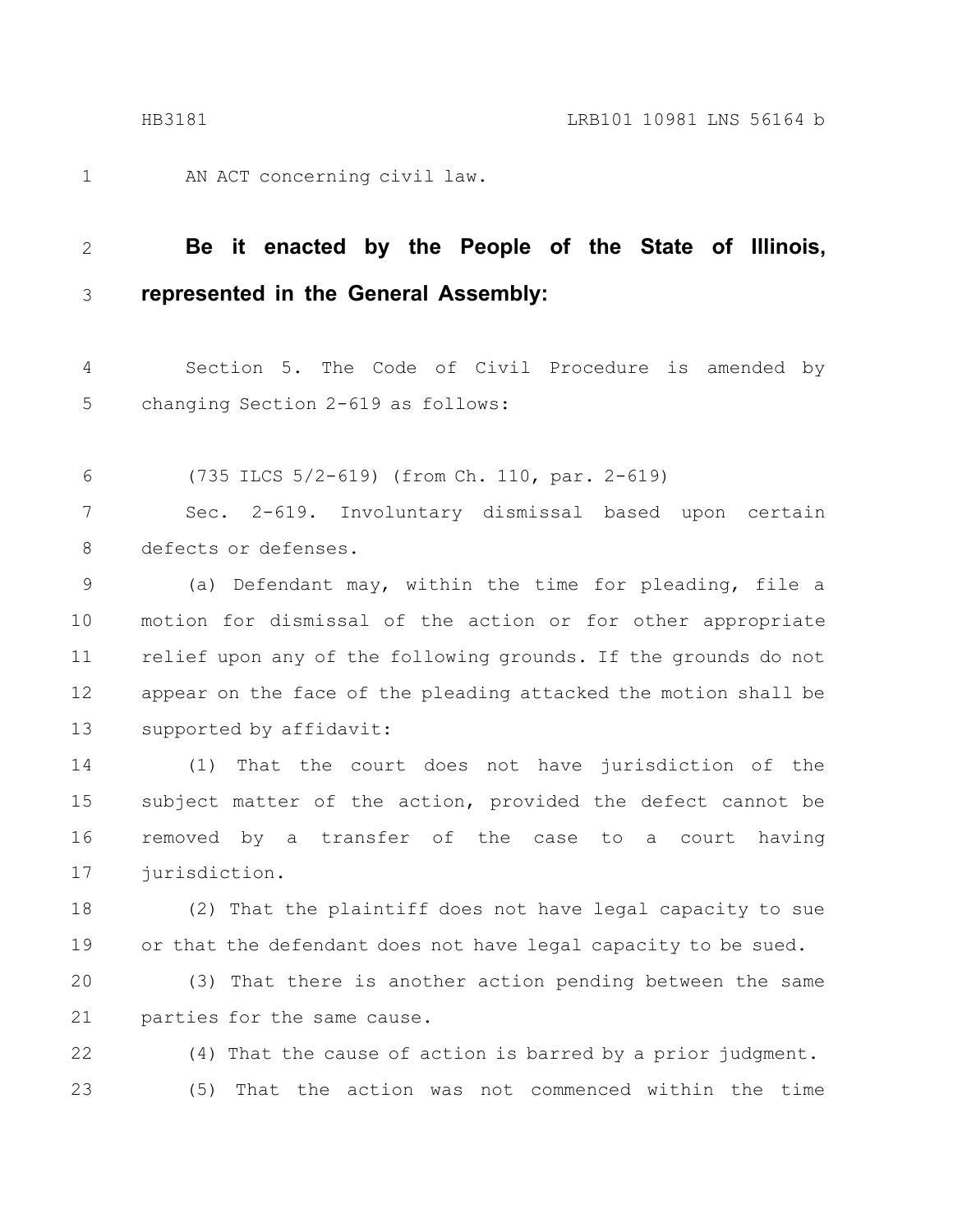HB3181 - 2 - LRB101 10981 LNS 56164 b

limited by law. 1

(6) That the claim set forth in the plaintiff's pleading has been released, satisfied of record, or discharged in bankruptcy. 2 3 4

(7) That the claim asserted is unenforceable under the provisions of the Statute of Frauds. 5 6

(8) That the claim asserted against defendant is unenforceable because of his or her minority or other disability. 7 8 9

(9) That the claim asserted against defendant is barred by other affirmative matter avoiding the legal effect of or defeating the claim. 10 11 12

(10) That the claim asserted is unenforceable because the claim was (A) filed for a purpose of forcing an individual or entity to change positions or induce or coerce behavior in a manner unrelated to the claim asserted, or (B) based on allegations made to a government entity by an anonymous complainant where: (i) the anonymous complainant is not revealed; or (ii) the anonymous complainant, if revealed, made the allegations to a government entity while holding an ulterior motive with regard to the defendant or for the purposes of retaliating against the defendant. 13 14 15 16 17 18 19 20 21 22

(b) A similar motion may be made by any other party against whom a claim is asserted. 23 24

(c) If, upon the hearing of the motion, the opposite party presents affidavits or other proof denying the facts alleged or 25 26